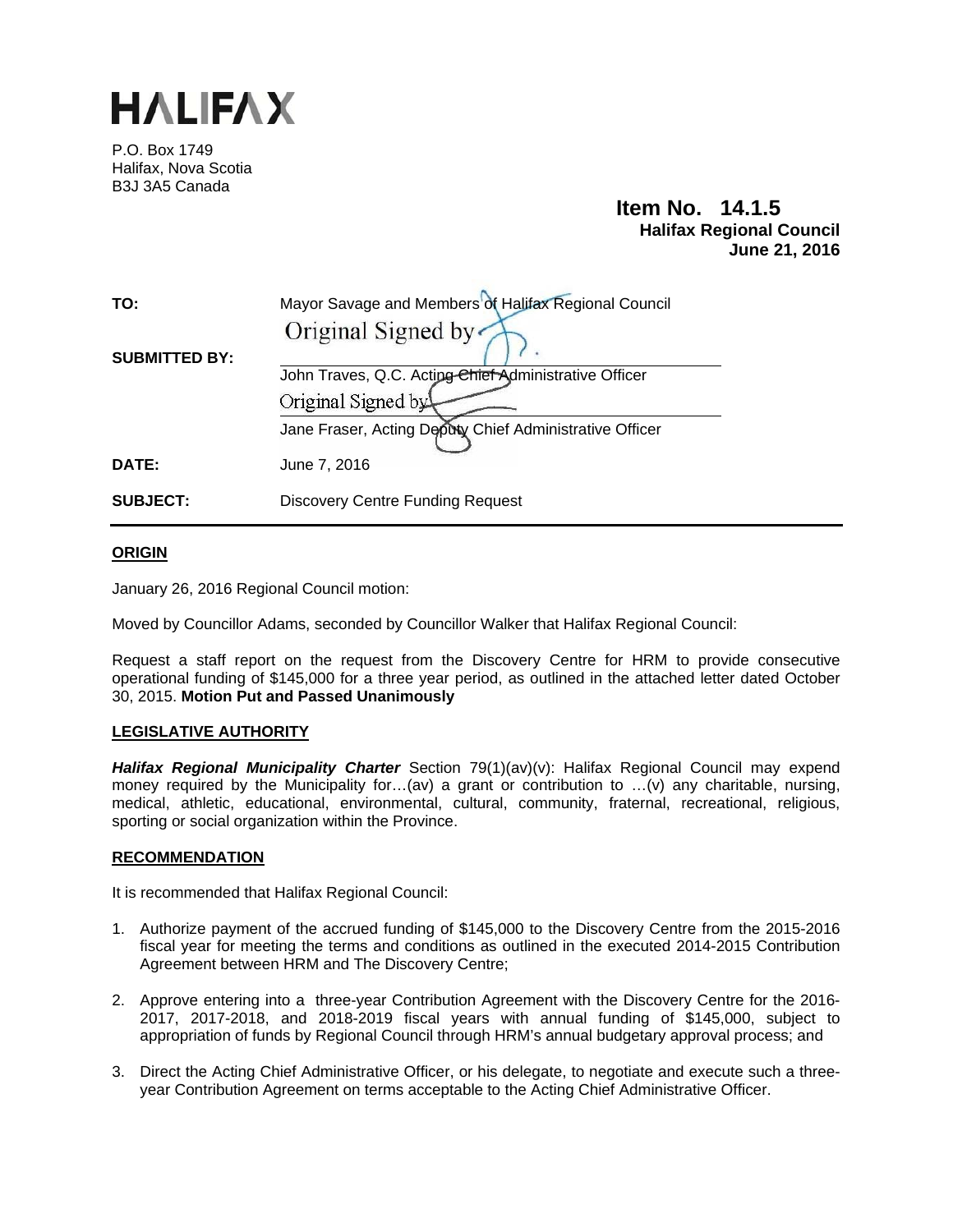#### **BACKGROUND**

Established in 1985, the Discovery Centre is a registered not-for-profit organization. Discovery Centre's Board of Directors brings together leading members of the academic, public and corporate communities to share their time and talent. The organization's mission is to stimulate interest, enjoyment and understanding of science and technology through innovative and hands on experiences. The Centre has travelling and permanent exhibitions, science demonstrations, a digital planetarium, and science programming.

HRM has a longstanding history of supporting Discovery Centre. In 2000, the municipality waived \$170,000 in rental arrears owed to HRM by Discovery Centre. Operational funding support was also requested by Discovery Centre at the same time as the rental arrears waiver. Council approved operational funding, conditional on it being subject to an annual review during the budget process.approval

On March 18, 2014, Regional Council authorized a \$2M contribution to the Discovery Centre for capital costs relating to a purpose built facility in Block D of Nova Scotia Power's building on Lower Water Street. HRM is one of several partners providing cost sharing for this project. In addition to HRM's contribution, funding was provided through pledges from private donations and private sector funding, as well as funding from the Provincial and Federal governments. The funding was contingent on the fulfillment of the following conditions on the part of the Discovery Centre:

- ‐ Providing HRM with a facility management plan;
- Using the Capital funding provided by HRM solely for the construction of the Discovery Centre facility;
- ‐ Providing HRM with a copy of the 25 year lease agreement between Nova Scotia Power and the Discovery Centre;
- Providing HRM with satisfactory proof of having received \$6,000,000 in capital cost funding from the Provincial government and up to \$3,000,000 in capital cost funding from the Federal government.
- ‐ Providing HRM with a detailed plan for fundraising no less than \$7,500,000 in capital cost funding from the private sector for the Discovery Centre facility; and
- ‐ Providing HRM with design plans and cost estimates regarding the Nova Scotia Power building prior to the disbursement of any of HRM's capital cost contribution.

On March 14, 2014, Regional Council also directed staff to negotiate a contribution agreement between HRM and the Discovery Centre to facilitate the operating contribution of \$145,000 to the Discovery Centre. The contribution agreement outlined the terms and conditions, as well as the deliverables. The deliverables included (see Schedule A of Attachment B:)

- Benchmarking to gauge the effectiveness of marketing efforts
- Leveraging funding with other partners
- Expanding the outreach of its program
- ‐ Reports
- Business Plan, in consultation with HRM staff, aligned to municipal objectives.

A letter was received earlier in the year from the Discovery Centre (Attachment A) requesting an annual contribution from HRM for 2015/16 in the amount of \$145,000. On January 26, 2016, Regional Council requested a staff report on the request from the Discovery Centre for HRM to provide consecutive operational funding of \$145,000 for a three year period**.**

#### **DISCUSSION**

#### **2015-16 Funding**

A component of this report is to formalize the continuation of financial support to the Discovery Centre. Although the March 18, 2014 Regional Council meeting discussed ongoing continuation of Discovery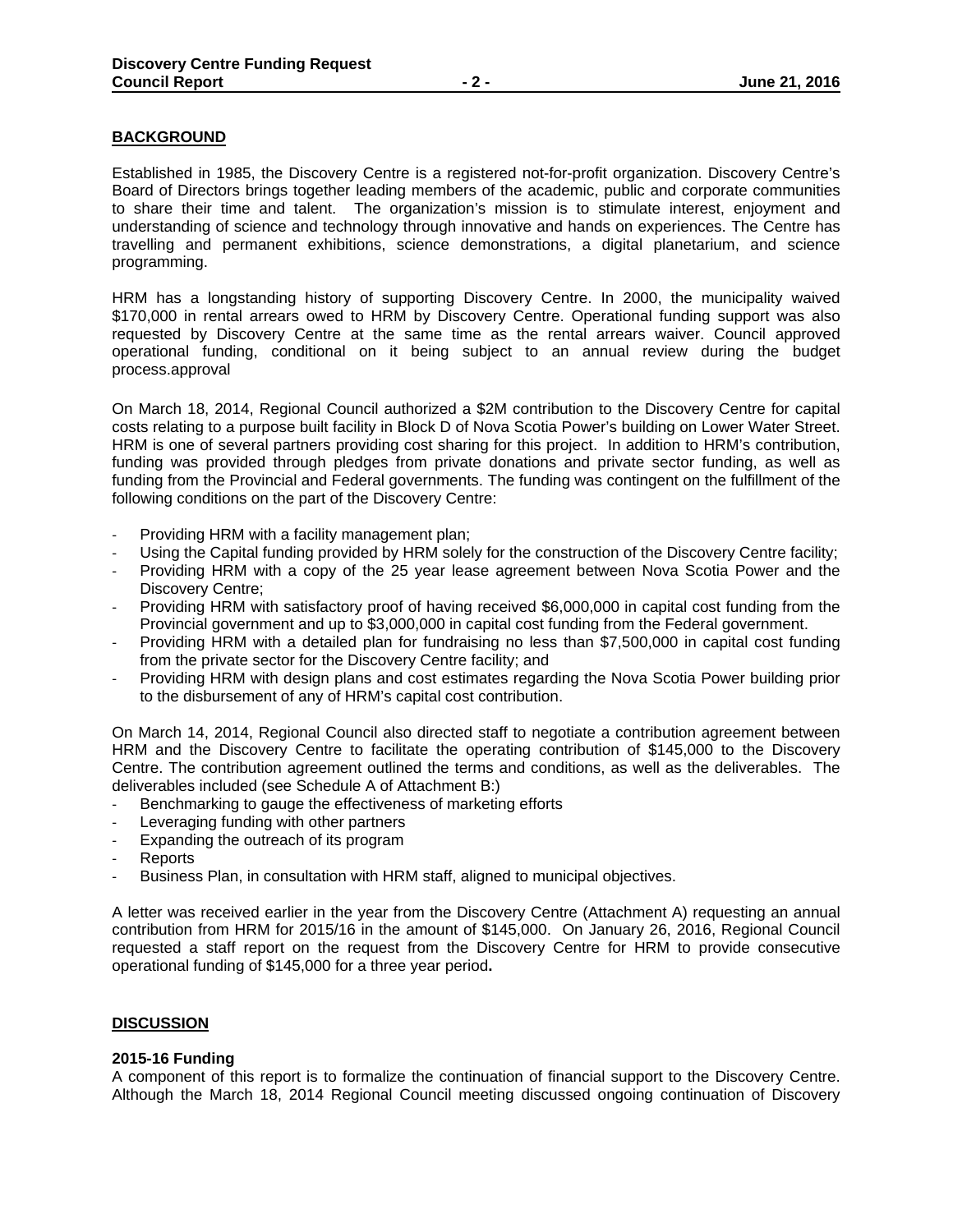Centre funding, the report and recommendations only directed the execution of a Contribution Agreement in the amount of \$145,000 for the 2014-2015 fiscal year. As a result, while \$145,000 was earmarked for the Discovery Centre in the 2015-2016 budget, the language in the March 18, 2014 report did not authorize HRM to provide funding beyond the 2014-2015 fiscal year.

The Discovery Centre submitted a formal request for the continuation of \$145,000 in operational support for the 2015-2016 fiscal year. In the letter dated October 30, 2015, Discovery Centre requested the annual contribution be payable in three equal installments prior to January 31, February 28, and March 31, 2016 (Attachment A).

The timeline and payment schedule proposed by the Discovery Centre is not feasible due to the requirement for additional direction from Regional Council. Therefore, staff has accrued the \$145,000 in funding designated for the 2015-2016 fiscal year. The funding would be able to be released in a one-time installment, if approved by Regional Council. The status of Discovery Centre's funding partners is summarized below:

|            | 2014/15   | 2015/16                        |
|------------|-----------|--------------------------------|
| Federal    | \$15,000  |                                |
| Provincial | \$220,000 | \$220,000                      |
| <b>HRM</b> | \$145,000 | <b>TBD by Regional Council</b> |
| Donors     | \$400,341 | \$455,982                      |

\*Note: These amounts do not include revenues from admissions, memberships, programs, etc.

Since the executed contribution agreement did not outline terms for the funding beyond the 2014-15 fiscal year, it is recommended that Regional Council base the authorization of payment for 2015-2016 on the same terms and conditions of the 2014-2015 agreement (Attachment B).

Staff has reviewed and is satisfied that the 2015-2016 information received from the Discovery Centre fulfills all the requirements of the original Contribution Agreement. In particular, the key deliverables and measures outlined in Schedule A of the original Contribution Agreement were developed in consultation with HRM staff. They are aligned with HRMs 2011-2016 Economic Strategy and relate specifically to the areas of talent, brand and regional centre.

Reflected in Discovery Centre's annual report of activities between December 31, 2014 and December 31, 2015, the Centre highlights:

- 71,054 annual visits;
- 149 school visits:
- 21,500 *Science on the Road* participants across Nova Scotia; and
- 26 major funding partners contributing over \$5,000 to promote research and develop new opportunities for youth.

The above indicators, coupled with the Discovery Centre's 2015 audited financial statements, express strong community participation and a satisfactory financial position. Based on these low risk factors, staff recommends the 2015-2016 contribution funding be advanced by Regional Council without a new retroactive formal contribution agreement.

#### **Three Year Agreement**

The opening of the New Discovery Centre*,* a \$18.5 million facility, located on Lower Water Street, is scheduled for December, 2016. The Discovery Centre has requested adjustment from an annual Contribution Agreement to a three-year Contribution Agreement towards operational expenses. The request reflects the need to further develop and refine the outcome measures based on the New Discovery Centre's operational plan and long-term growth projections. Discovery Centre's growth projections are a result of an economic impact assessment completed in July 2013 for the New Centre.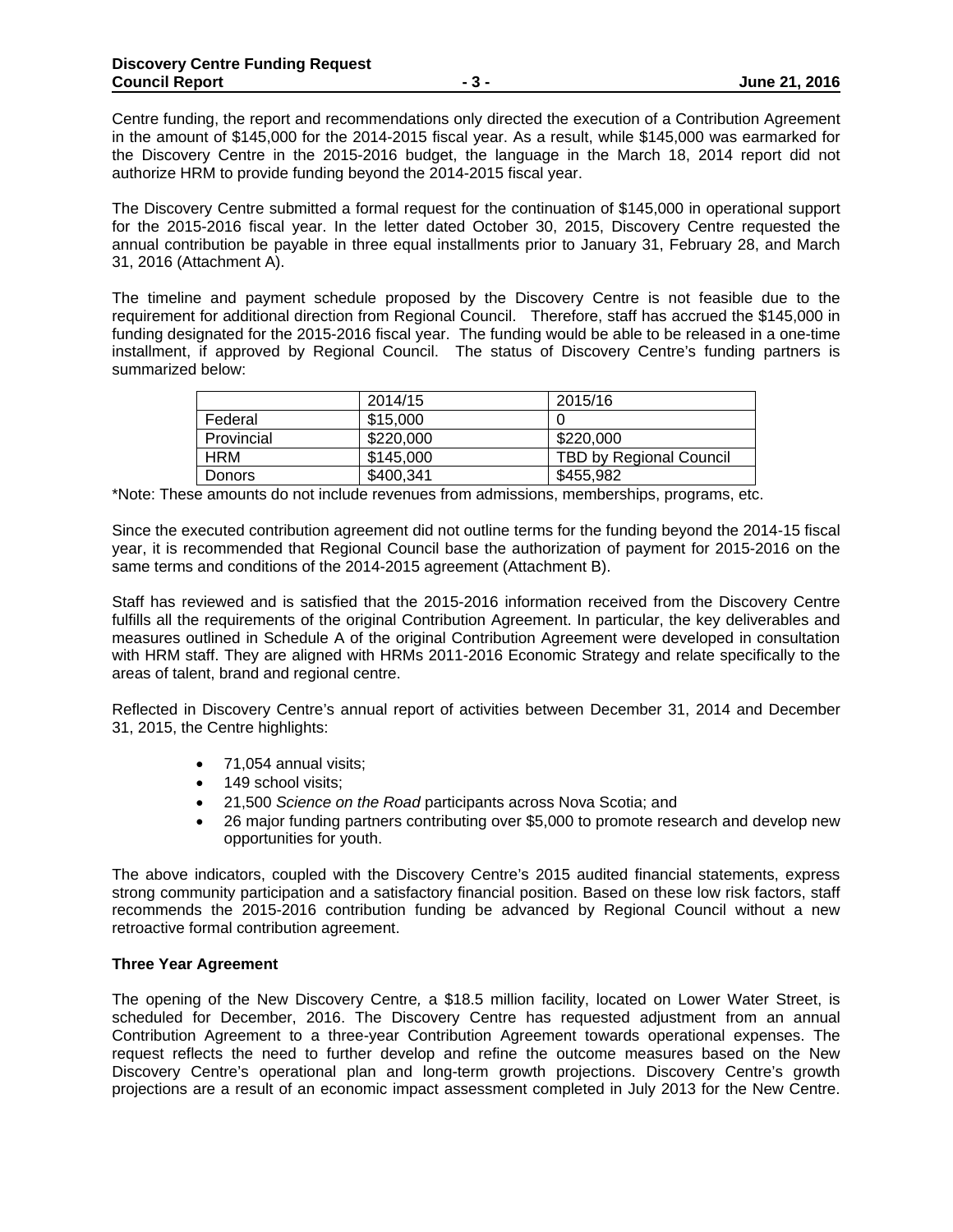Amongst the findings of the report was a projected 45% increase in annual visitation in the new facility (115,000 vs. 80,000).

Staff recommends negotiating a three-year agreement for the 2016-2017, 2017-2018 and 2018-2019 fiscal years, with annual contributions of \$145,000, subject to appropriation of funds by Regional Council through HRM's annual budget approval process. If approved, staff would develop a Contribution Agreement to reflect the alignment of the New Discovery Centre's operations and deliverables with HRM priorities. Moving forward, the New Discovery Centre will utilize a point of sale system to capture more comprehensive data of their activities. This data will enable staff to establish refined outcome measures representative of the New Discovery Centre's activities and accurately demonstrate the impact in the community.

#### **RISK CONSIDERATIONS**

There are no significant risks associated with the recommendations of this report. The risks considered rate low. Management and oversight of the proposed Contribution Agreement(s) will mitigate risk of potential financial and/or legal concerns.

#### **FINANCIAL IMPLICATIONS**

Funding of \$145,000 for the Discovery Centre was included in the 2015/16 operating budget as well as the approved 2016/17 operating budget for Parks and Recreation, C705 – 8001. Future years funding will be subject to compliance with the Contribution Agreement (to be negotiated) and the annual budget approval process.

#### **COMMUNITY ENGAGEMENT**

Community members make up the Discovery Centre Board of Directors.

#### **ENVIRONMENTAL IMPLICATIONS**

No environmental implications.

#### **ALTERNATIVES**

- Alternative 1: Regional Council could choose to not authorize payment of \$145,000 in funding for the Discovery Centre for fiscal 2015-2016.
- Alternative 2: Regional Council could choose not to direct staff to negotiate a three-year Contribution Agreement (2016-2019) with annual installments of \$145,000.
- Alternative 3: Regional Council could direct staff to work with Discovery Centre to negotiate a Contribution Agreement with different terms.

#### **ATTACHMENTS**

Attachment A: Letter from the Discovery Centre dated October 30, 2015 Attachment B: Executed Contribution Agreement 2014-2015 Operating Expenses

A copy of this report can be obtained online at http://www.halifax.ca/council/agendasc/cagenda.php then choose the appropriate meeting date, or by contacting the Office of the Municipal Clerk at 902.490.4210, or Fax 902.490.4208.

Report Prepared by: Jenny White, Partnership Coordinator, Program Support Services, 902.490.1214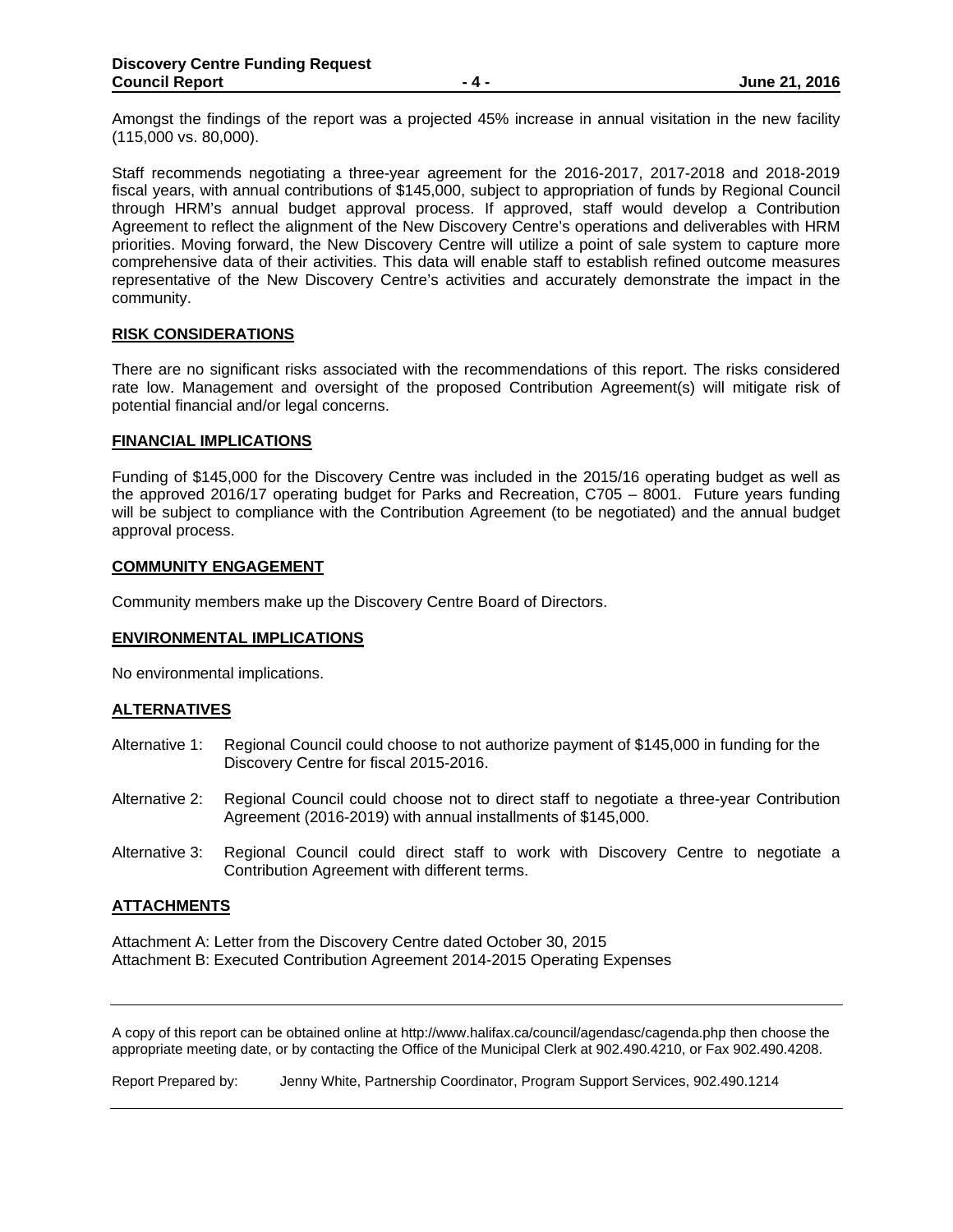

Michael Ryan **Manager Facility Partnerships Parks and Recreation** Halifax, NS B3J 3A5

October 30, 2015

Dear Michael:

First, let me thank you and your team for HRM's continued commitment to The Discovery Centre. We applaud HRM's focus on youth engagement, promoting an innovative culture, economic development, and supporting families across the region

Discovery Centre would like to request it's annual contribution for 2015/2016 of \$145,000 payable in three equal installments before January 31<sup>st</sup>, 2016. February 28th, 2016, and March 31st, 2016. We will supply invoices upon receipt of the executed agreement.

The Discovery Centre had a very successful 2014-2015 year and set a record breaking pace other than the winter March break period. The Centre is in a strong financial position and has met or exceeded outcomes. The Centre is also transitioning to its new \$20m facility from July to October 2016. Construction is well underway, on schedule and on budget.

The current contribution agreement was not executed until October 16<sup>th</sup>, 2014, as it was the first such agreement between HRM and TDC. As such, the Discovery Centre did not have a full year in which to fully develop, measure, and refine outcomes. I would like to request that we update the agreement and use this current fiscal year 2014-2015 as the base year.

We would like to work with your team to re-work some of the deliverables in the agreement, as the measures need to be updated to reflect transition activities to the New Discovery Centre. Attached is all the information you require for this year including our annual report and budget.

We would also like to discuss a three-year operating agreement which will offer a much better measuring period given the nature of Discovery Centre's operations and its transition to the new facility next year.

Yours very truly,



Dov Bercovici President & CEO

# 1593 Barrington Street Halifax, NS B3J 1Z7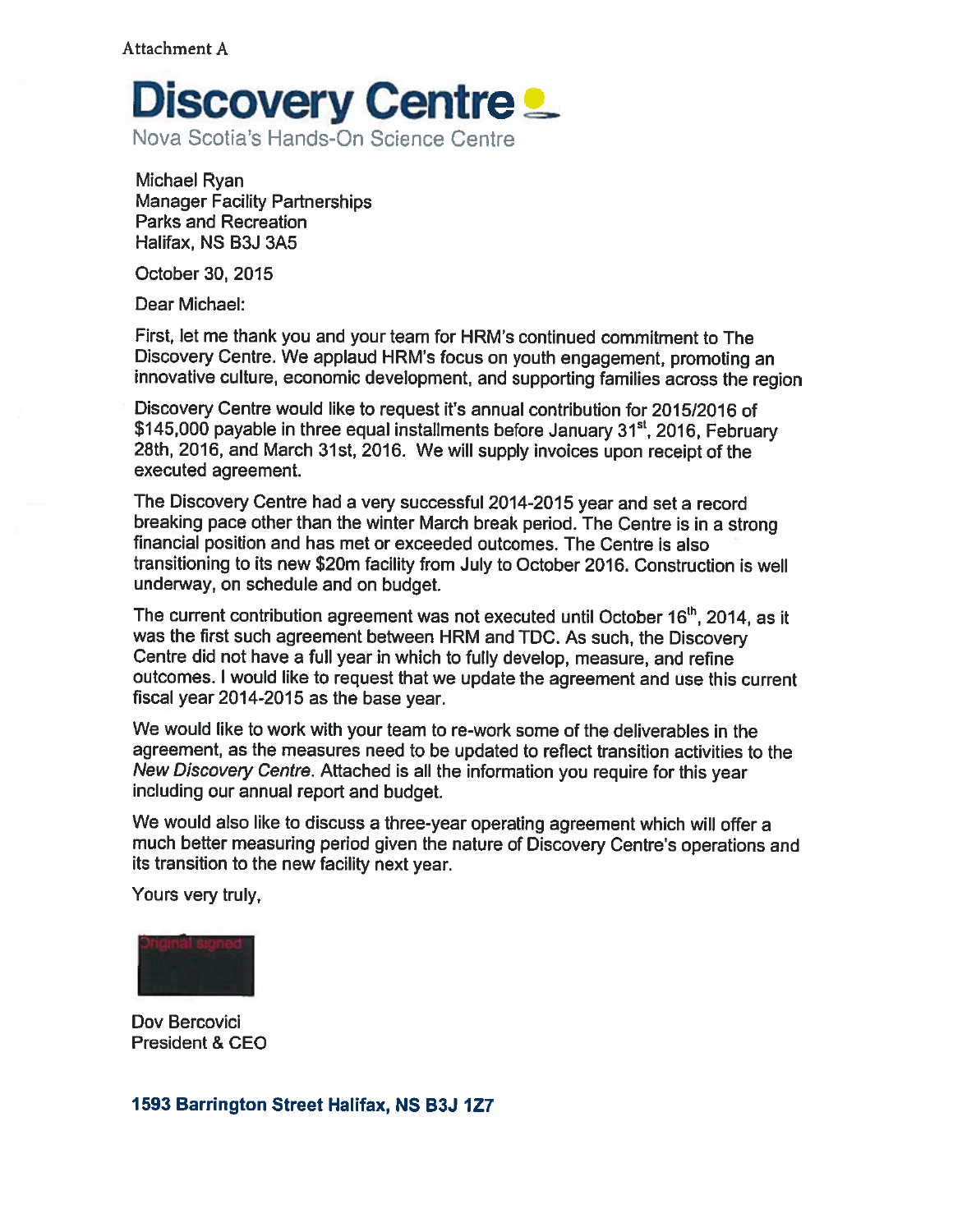# Attachment B

# **Contribution Agreement** 2014-2015 Operating Expenses

ntan na San Jawa

**BASIL 10** 

#### Between:

# **HALIFAX REGIONAL MUNCIPALITY**

#### And

# THE DISCOVERY CENTRE

off is to case and an immediate a consequence of a 100 and severe term In a submitted to the SF and and additional periodic interest interest. But a submitted by the property still and the side of a series and a branching of the product a common a family

with the first and the second state of the second state of the second first set in the second state of the second state of the second state of the second state of the second state of the second state of the second state of a condition for complete the objective and contain universal in magic a new facts. Suffice

**All any Modern Control of School and Academy Control of the Academy Control of the Academy Control of the Academy** 

I OF THE MORAL CONTROL INTO THE RESERVE HE WAS ARRESTED FOR THE RESERVE OF THE RESERVE OF THE RESERVE OF THE RESERVE OF THE RESERVE OF THE RESERVE OF THE RESERVE OF THE RESERVE OF THE RESERVE OF THE RESERVE OF THE RESERVE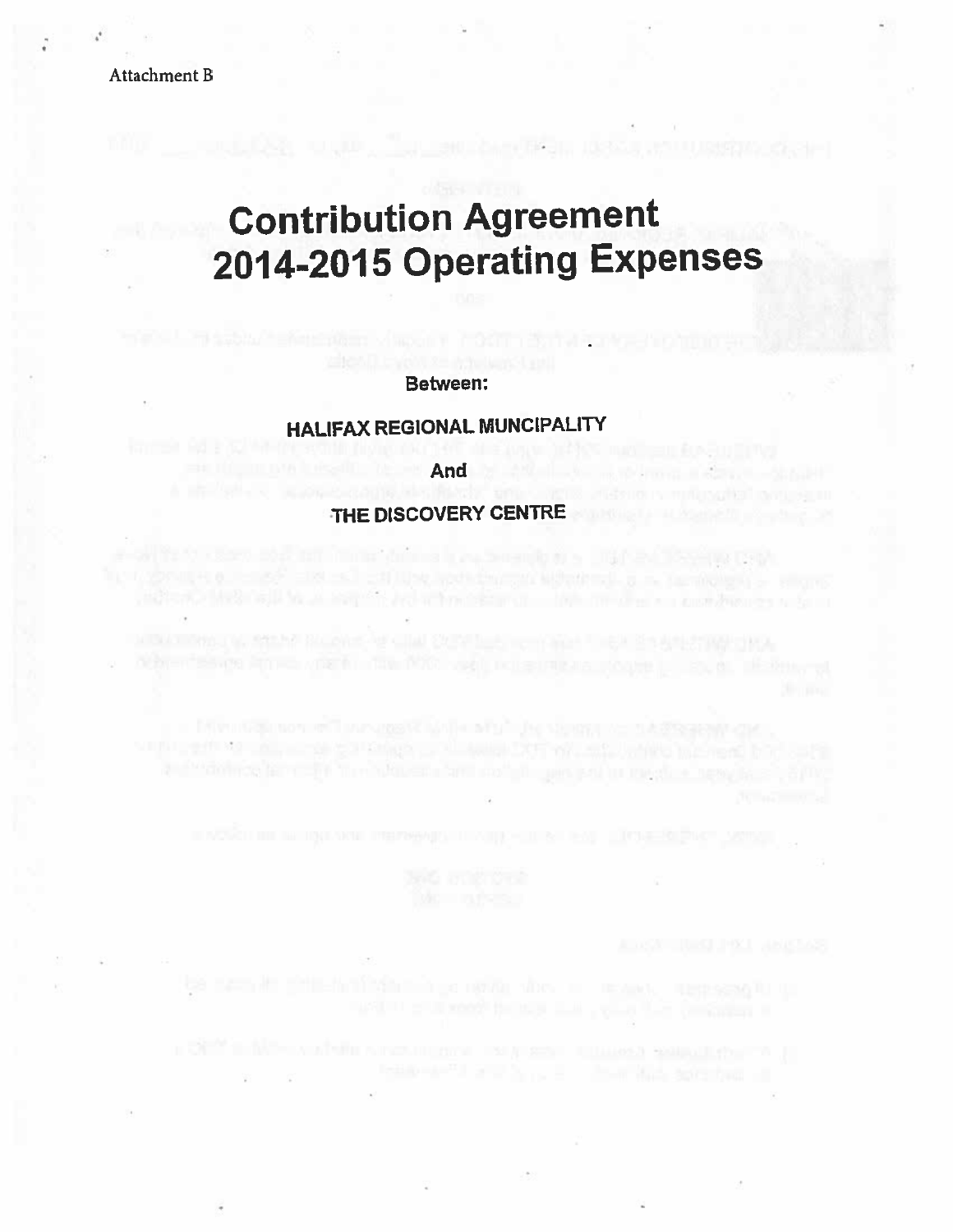THIS CONTRIBUTION AGREEMENT made the 15<sup>th</sup> day of October  $.2014$ 

# **BETWEEN:**

co<sup>ro</sup> HALIFAX REGIONAL MUNICIPALITY ("HRM"), a statutory body corporate duly incorporated under the laws of the Province of Nova Scotia. nginat

-and-

THE DISCOVERY CENTRE ("TDC"), a society incorporated under the laws of the Province of Nova Scotia

WHEREAS sections 79(1)(av)(v) and 79 (1)(av)(vii) of the HRM Charter permit HRM to provide a grant or a contribution to a number of different organizations, including "educational organizations" and "charitable organizations", as well as a "registered Canadian charitable organization";

AND WHEREAS TDC is registered as a society under the Societies Act of Nova Scotia, is registered as a charitable organization with the Canada Revenue Agency, and is also considered an educational organization for the purposes of the HRM Charter;

AND WHEREAS HRM has provided TDC with an annual financial contribution towards its operating expenses since the year 2000 without any formal agreement in place;

AND WHEREAS on March 18, 2014 HRM Regional Council approved a \$145,000 financial contribution to TDC towards its operating expenses for the 2014-2015 fiscal year, subject to the negotiation and execution of a formal contribution agreement:

NOW, THEREFORE the parties hereto covenant and agree as follows:

# **SECTION ONE DEFINITIONS**

# **Section 1.01 Definitions**

Þ

- a) "Agreement" means this contribution agreement (including all attached schedules) as it may be amended from time to time.
- b) "Contribution Amount" means the amount to be paid by HRM to TDC in accordance with section 2.01 of this Agreement.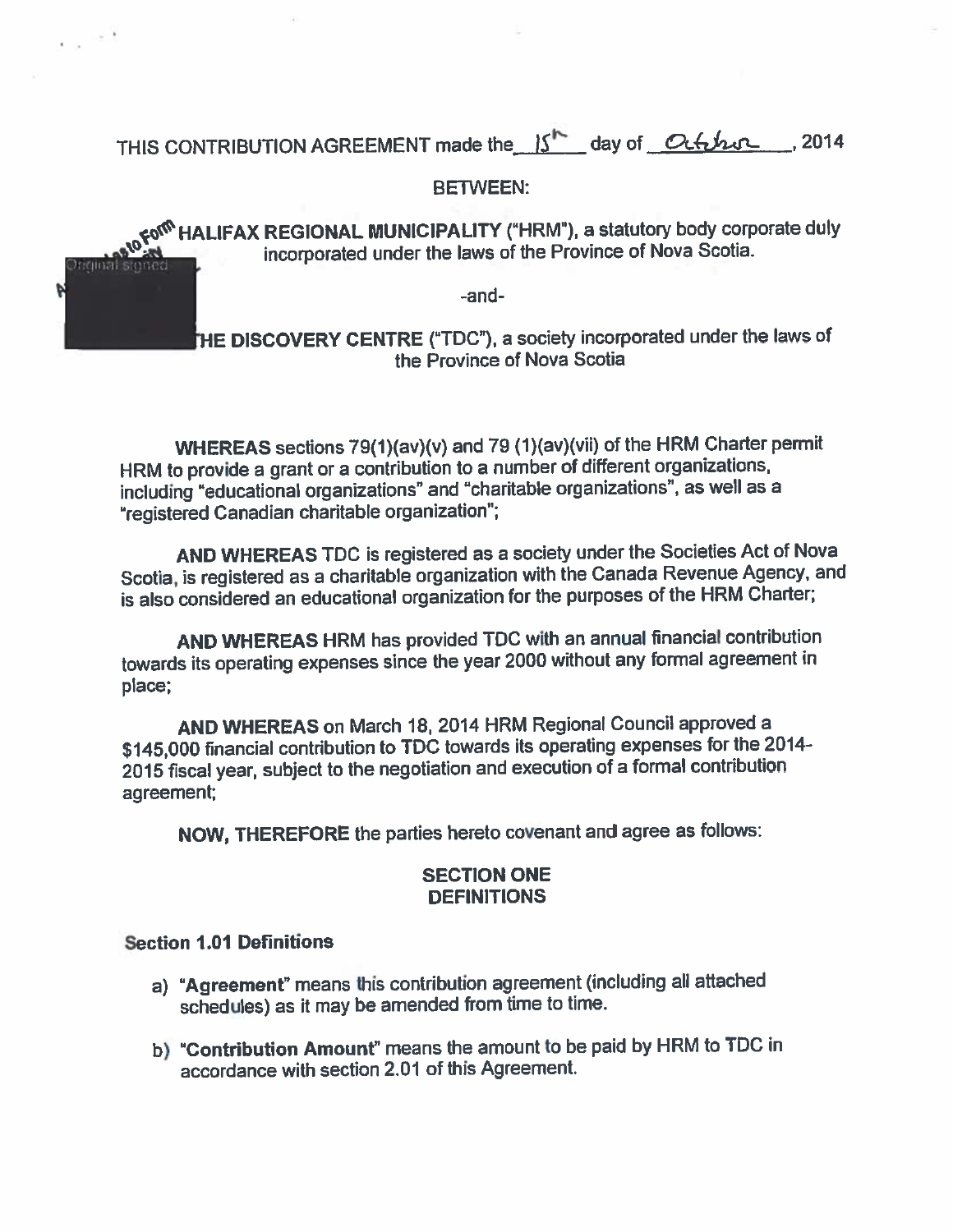- c) "Fiscal Year" means the annual period ending on March 31, 2015;
- d) "HRM" means Halifax Regional Municipality;

# **SECTION TWO CONTRIBUTION OF FUNDS**

# **Section 2.01 Amount of Contribution**

- a) HRM shall make a contribution to TDC in the amount of one-hundred-forty-fivethousand Dollars (\$145,000) (the "Contribution Amount") to be used by TDC towards its operating expenses incurred during the Fiscal Year, and for no other purpose.
- b) TDC acknowledges and agrees that the Contribution Amount is a firm-fixed amount and that HRM is in no way responsible for TDC's actual operating expenses or any operating losses incurred by TDC.

# **Section 2.02 Payment Schedule**

a) Subject to the terms and conditions of this Agreement and subject to receipt of quarterly invoices from TDC, HRM shall pay the Contribution Amount to TDC in four (4) equal installments of thirty-six-thousand-two-hundred-fifty Dollars (\$36,250) on or prior to April 1<sup>st</sup>, July 1<sup>st</sup>, October 1<sup>st</sup>, and January 1<sup>st</sup> respectively.

# **Section 2.03 Restrictions**

- a) No portion of the Contribution Amount is to be used for the payment of goods or services that are unrelated to the operation of TDC.
- b) The Contribution Amount may be applied to TDC's programming, operating and marketing/promotion expenses.
- c) TDC agrees that the Contribution Amount shall be used to achieve the outcomes described in Schedule "A" of this Agreement.
- d) No portion of the Contribution Amount shall be paid to employees, volunteers, officers of directors of TDC (i.e., salary, wage, stipend, honorarium, gift, or commission).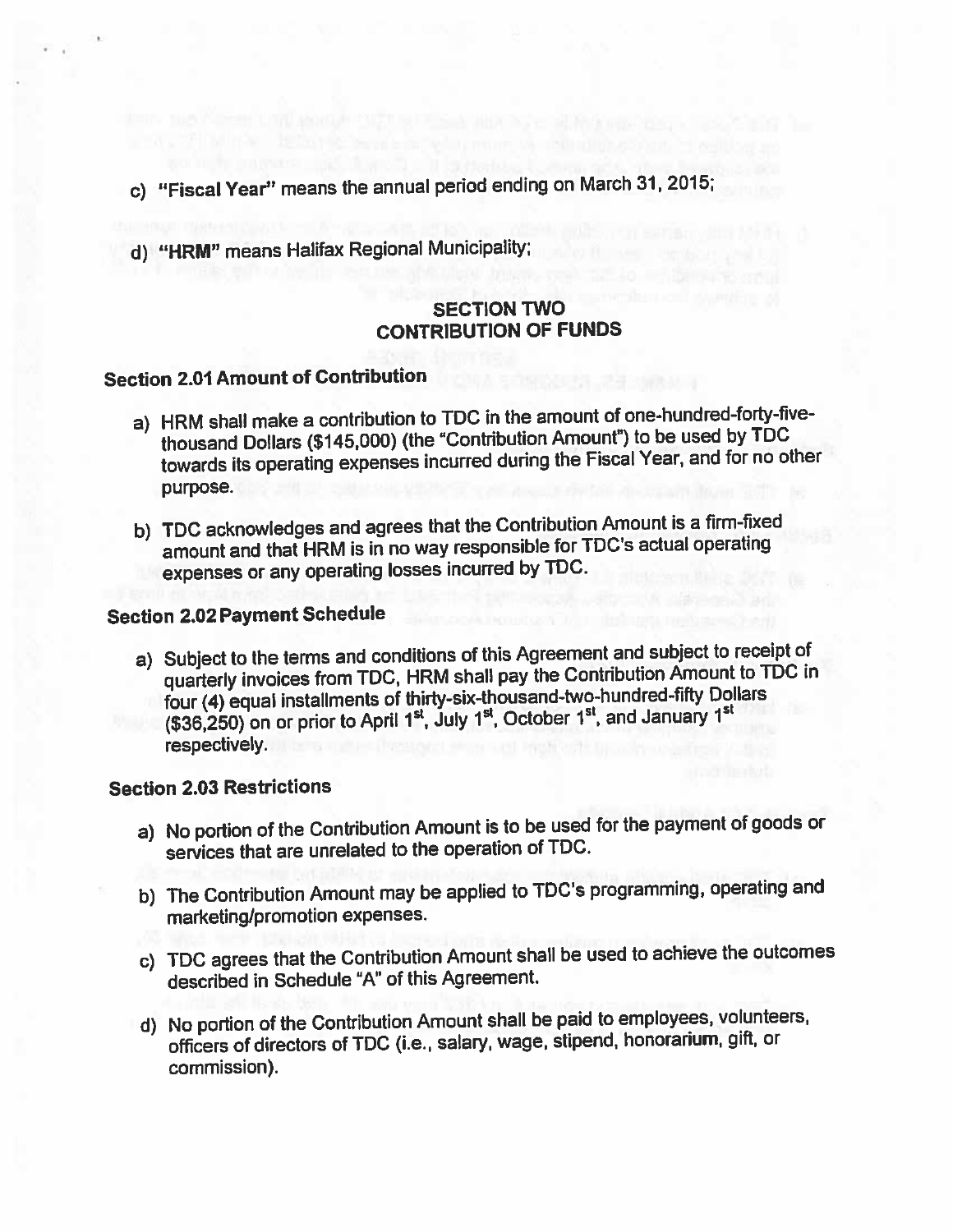- e) The Contribution Amount is to be fully used by TDC during the Fiscal Year, and no portion of the Contribution Amount may be saved or rolled over by TDC into the following year. Any unused portion of the Contribution Amount shall be returned by TDC to HRM at the end of the Fiscal Year.
- f) HRM may cease providing and/or cancel its provision of the Contribution Amount (or any portion thereof) without notice if in HRM's sole opinion TDC breaches any term or condition of this Agreement, including but not limited to the failure of TDC to achieve the outcomes described in Schedule "A".

# **SECTION THREE FINANCES, RECORDS AND INFORMATION SERVICES**

# **Section 3.01 Registry of Joint Stocks**

 $\alpha \ll \frac{1}{\sqrt{2}}$ 

a) TDC shall maintain active status as a Society pursuant to the Societies Act.

# **Section 3.02 Accounting Records**

a) TDC shall maintain a complete and proper set of accounting records following the Generally Accepted Accounting Principles as established from time to time by the Canadian Institute of Chartered Accountants.

# **Section 3.03 Municipal Audit**

a) HRM shall have the right, at its own expense, and with reasonable notice, to audit or examine the books of account and records maintained by TDC pursuant to this agreement and the right to make copies thereof and take extracts therefrom.

# **Section 3.04 Annual Reports**

- a) TDC shall provide audited financial statements to HRM no later than June 30, 2015.
- b) TDC shall provide a business plan and budget to HRM no later than June 30, 2015.
- c) TDC understands and agrees that HRM may use any and all of the abovereferenced reports in its consideration of any future funding requests from TDC.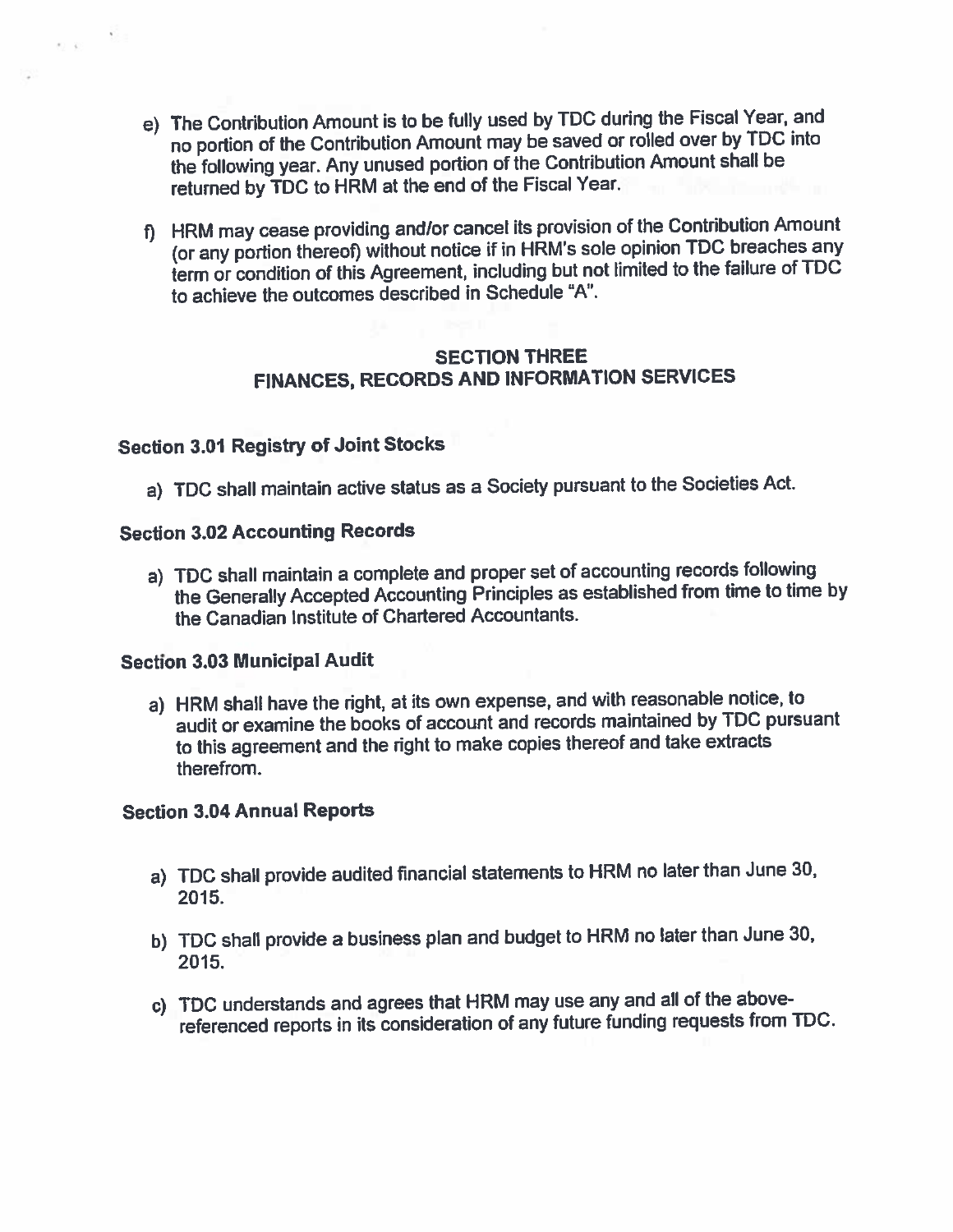# **SECTION FOUR LIABILITY AND INDEMNITY**

#### **Section 4.01 Risk**

a) TDC agrees to supply at its sole cost and expense all staff, equipment and resources necessary to operate TDC.

#### **Section 4.02 Indemnification**

a) TDC agrees that it will, from time to time, and at all times hereafter, well and truly save, keep harmless and fully indemnify HRM, its successors and assigns, from and against all actions, claims and demands whatsoever which may be brought against or made upon HRM and against all loss, liability, judgments, claims, costs, demands or expenses which HRM may sustain or suffer, resulting from or arising out TDC's operations or out of HRM's contribution of the Contribution **Amount to TDC.** 

# **SECTION FIVE GENERAL PROVISIONS**

# **Section 5.01 Notices**

a) All notices, demands, requests, approvals or other communication of any kind which the parties may be required or may desire to serve on each other in connection with this Agreement shall be delivered by registered mail to:

#### **Halifax Regional Municipality**

Attention: Denise Schofield, Manager of Regional Recreation & Culture P.O. Box 1749 Halifax, NS B3J 3A5

#### **The Discovery Centre**

Attention: Mr. Dov Bercovici, President **Discovery Centre 1593 Barrington Street** Halifax, Nova Scotia, B3J 1Z7

b) Except in the event of a postal service strike or lockout (in which event the parties hereto agree to temporarily utilize other reasonable methods of communicating any notices), service of any notice or demand so made by registered mail shall be deemed complete on the date of actual delivery as shown by the registry receipt or at the expiration of the seventh business day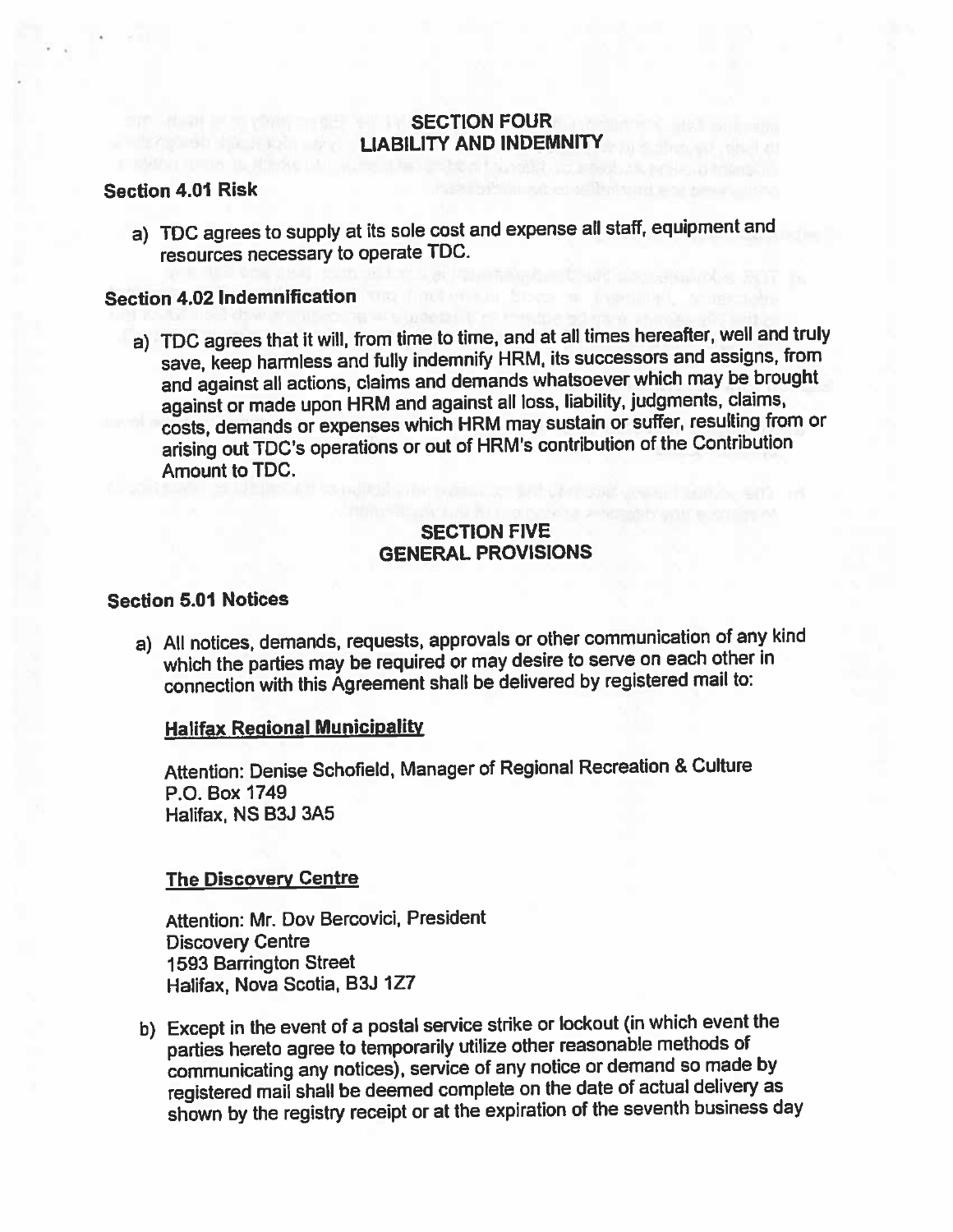after the date of mailing, whichever is earlier in time. Either party may from time to time, by notice in writing served upon the other party as aforesaid, designate a different mailing address or different additional persons to which all such notices or demand are thereafter to be addressed.

#### **Section 5.02 Confidentiality**

a) TDC acknowledges that this Agreement is a public document and that any information, document, or record, in any form, provided to HRM by TDC pursuant to this Agreement may be subject to disclosure in accordance with Part XX of the Municipal Government Act ("Freedom of Information and Protection of Privacy").

# **Section 5.03 Governing Law**

- a) This agreement shall be governed by and interpreted in accordance with the laws of Nova Scotia.
- b) The parties hereby attorn to the exclusive jurisdiction of the courts of Nova Scotia to resolve any disputes arising out of this Agreement.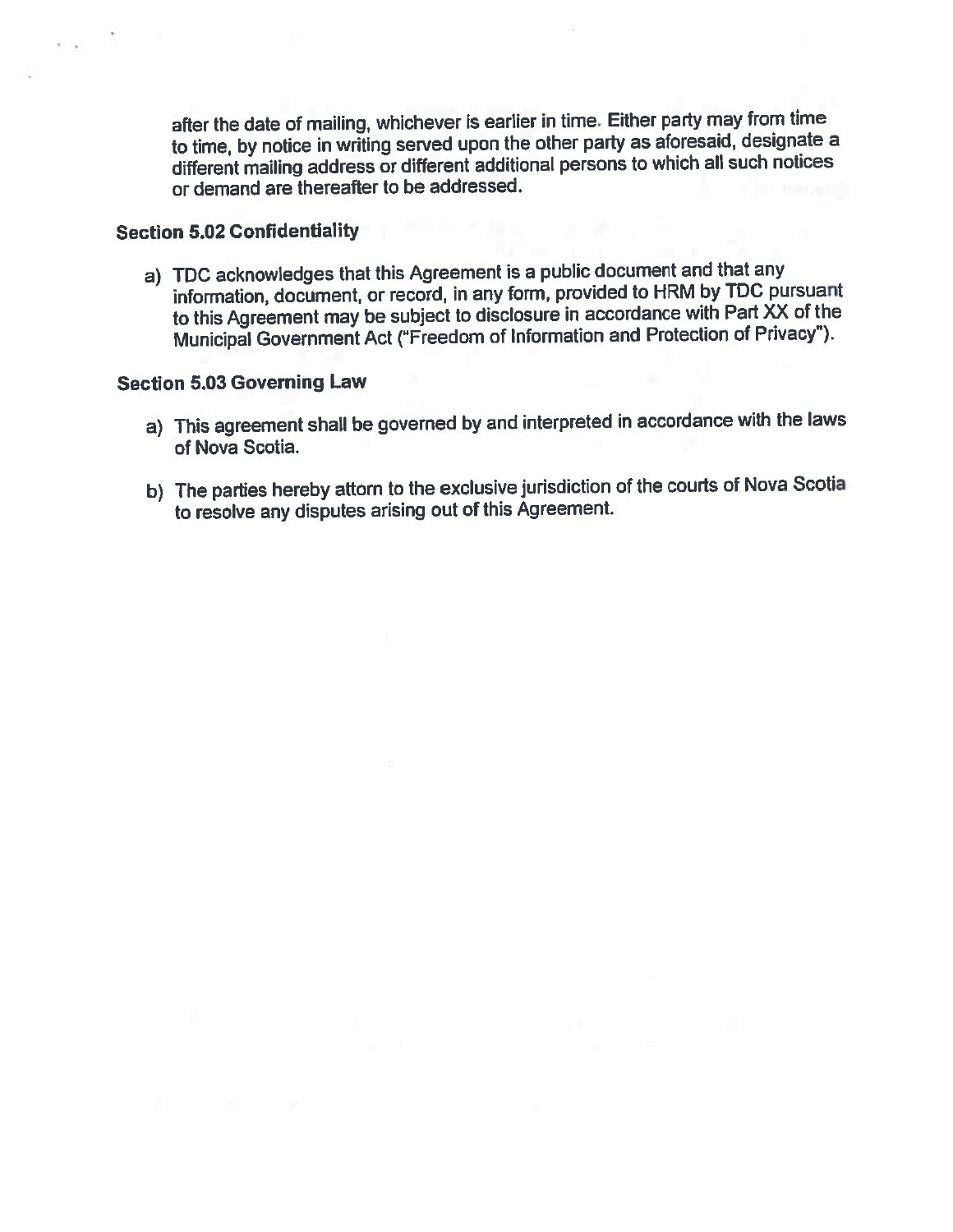TDC covenants that it has the full power and authority to enter into, and has taken all necessary measures to authorize the execution of this Agreement.

IN WITNESS WHEREOF the parties hereto have executed this Agreement on the day and year first above written.

SIGNED In the presence of:

Date Signed



|                 | riginal signed        |  |  |
|-----------------|-----------------------|--|--|
| Name:           | Original signed       |  |  |
| Title:          | Original signed       |  |  |
|                 |                       |  |  |
| Name:<br>Title: | <b>Miginal</b> signed |  |  |
|                 |                       |  |  |

THE DISCOVERY CENTRE

# **HALIFAX REGIONAL MUNICIPALITY**

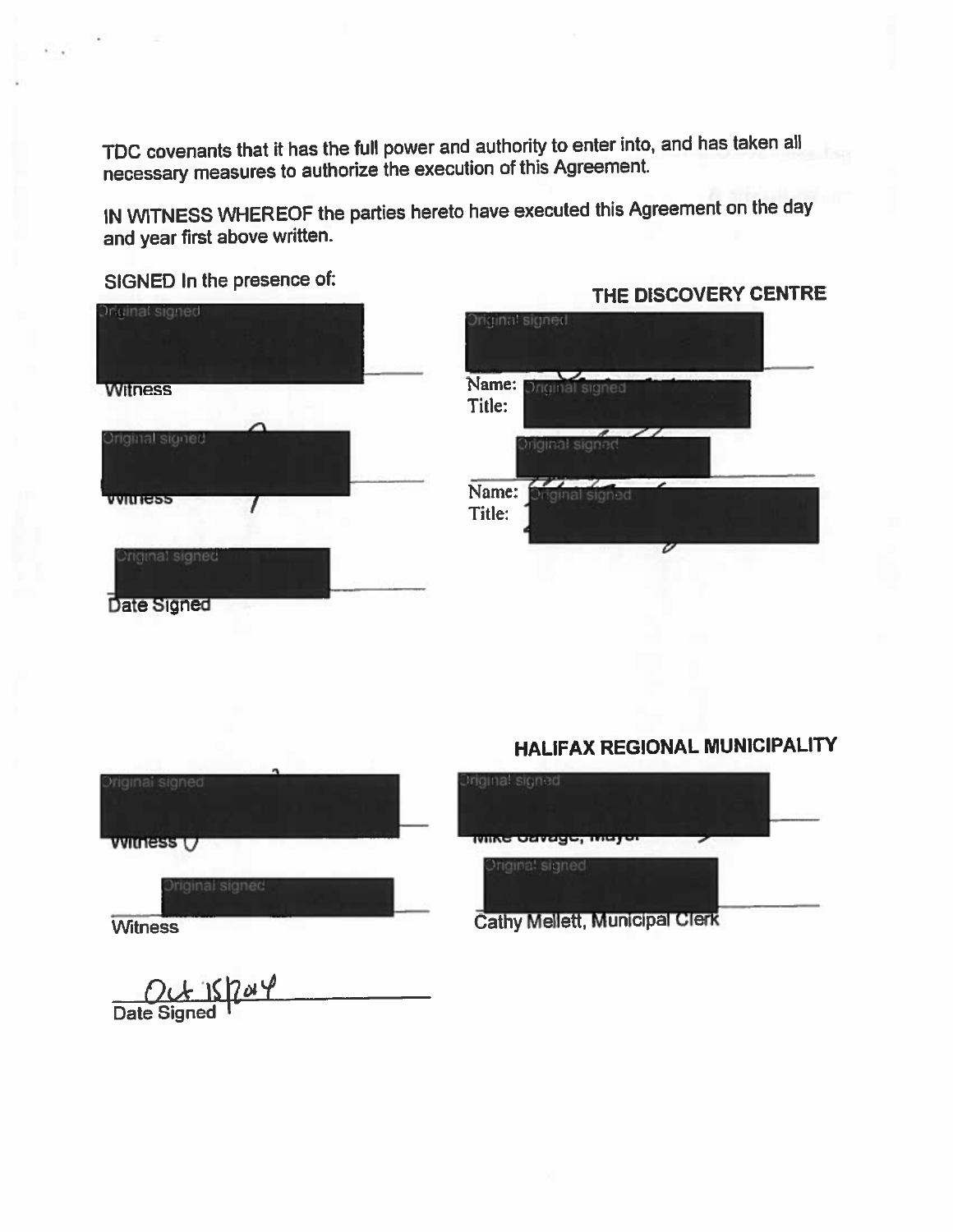# Schedule A – Outcomes

and the state of the

 $\epsilon = \epsilon_1$ 

[To Be Inserted]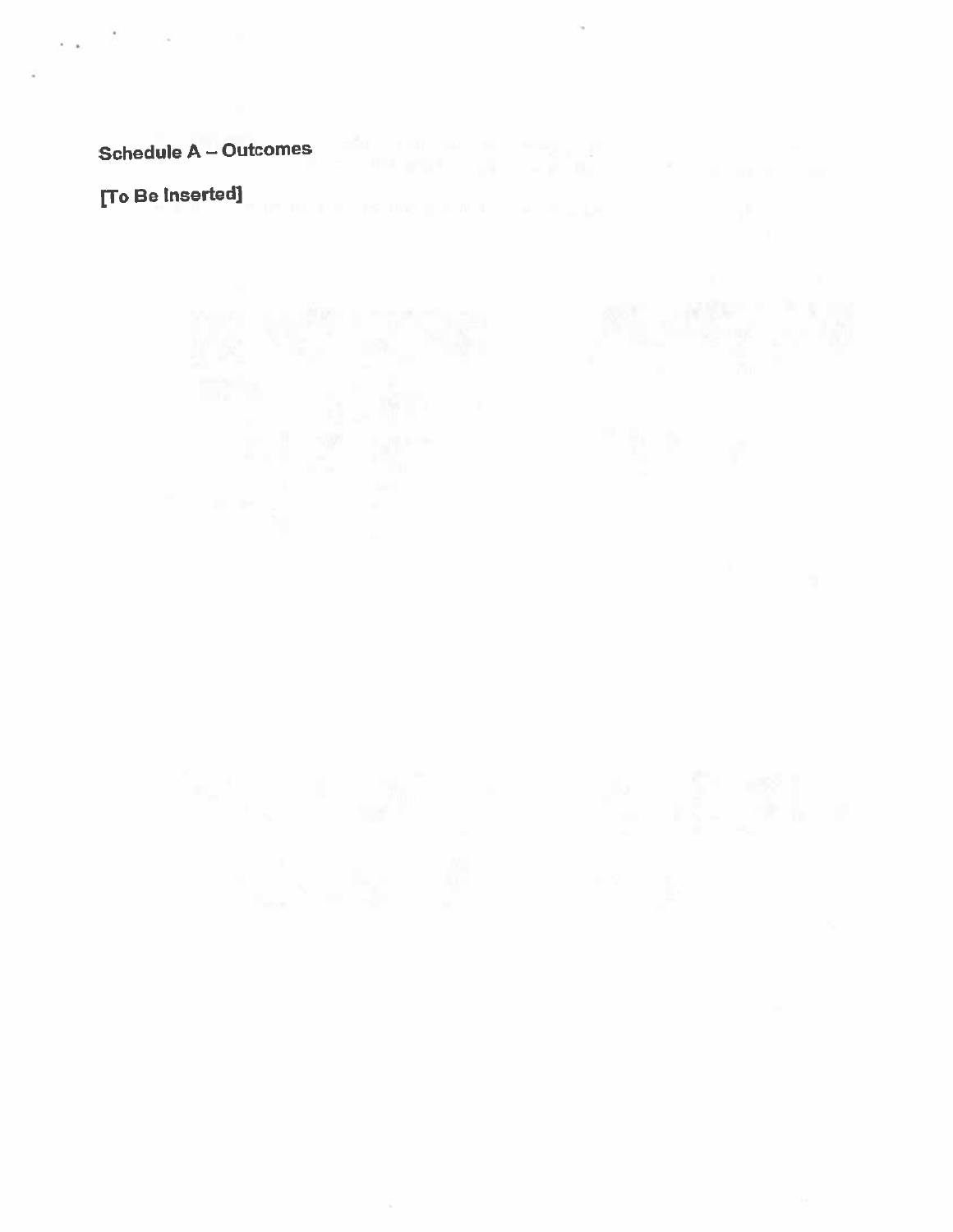Schedule A- Contribution Agreement Deliverables (Discovery Centre)

 $\lambda$ 

|                      | <b>Key Deliverables</b>                                                                                                                                                                 | Measures                                                                                                                                                                                                                       |
|----------------------|-----------------------------------------------------------------------------------------------------------------------------------------------------------------------------------------|--------------------------------------------------------------------------------------------------------------------------------------------------------------------------------------------------------------------------------|
| 1.0 Benchmarking     | efficiency metrics and outcomes to gauge<br>the effectiveness of Discovery Centres<br>In conjunction with partners, develop<br>marketing efforts.                                       | research on benchmark centres that<br>engage in innovative and hands on<br>experiences to stimulate interest,<br>With the Municipality, to further<br>Source periodic best practices<br>develop and refine outcome<br>measures |
|                      |                                                                                                                                                                                         | 1 % increase in visits by children<br>enjoyment and understanding of<br>1% increase in annual visitation<br>science and technology                                                                                             |
|                      |                                                                                                                                                                                         | 1 % increase in visits by youth<br>aged 10-20 years<br>aged 0-3 years                                                                                                                                                          |
|                      |                                                                                                                                                                                         | 1 % increase in visits by Grades P-<br>1 % increase in visits by Grades<br>9 school groups                                                                                                                                     |
| 2.0 Leverage Funding | government to fund The Discovery Centre<br>Leverage the Municipality's investment in<br>The Discovery Centre by partnering with<br>the private sector and other levels of<br>activities | Leverage the Municipality's grant<br>sector and the federal/provincial<br>by partnering with the private<br>10-12 school groups<br>government.                                                                                 |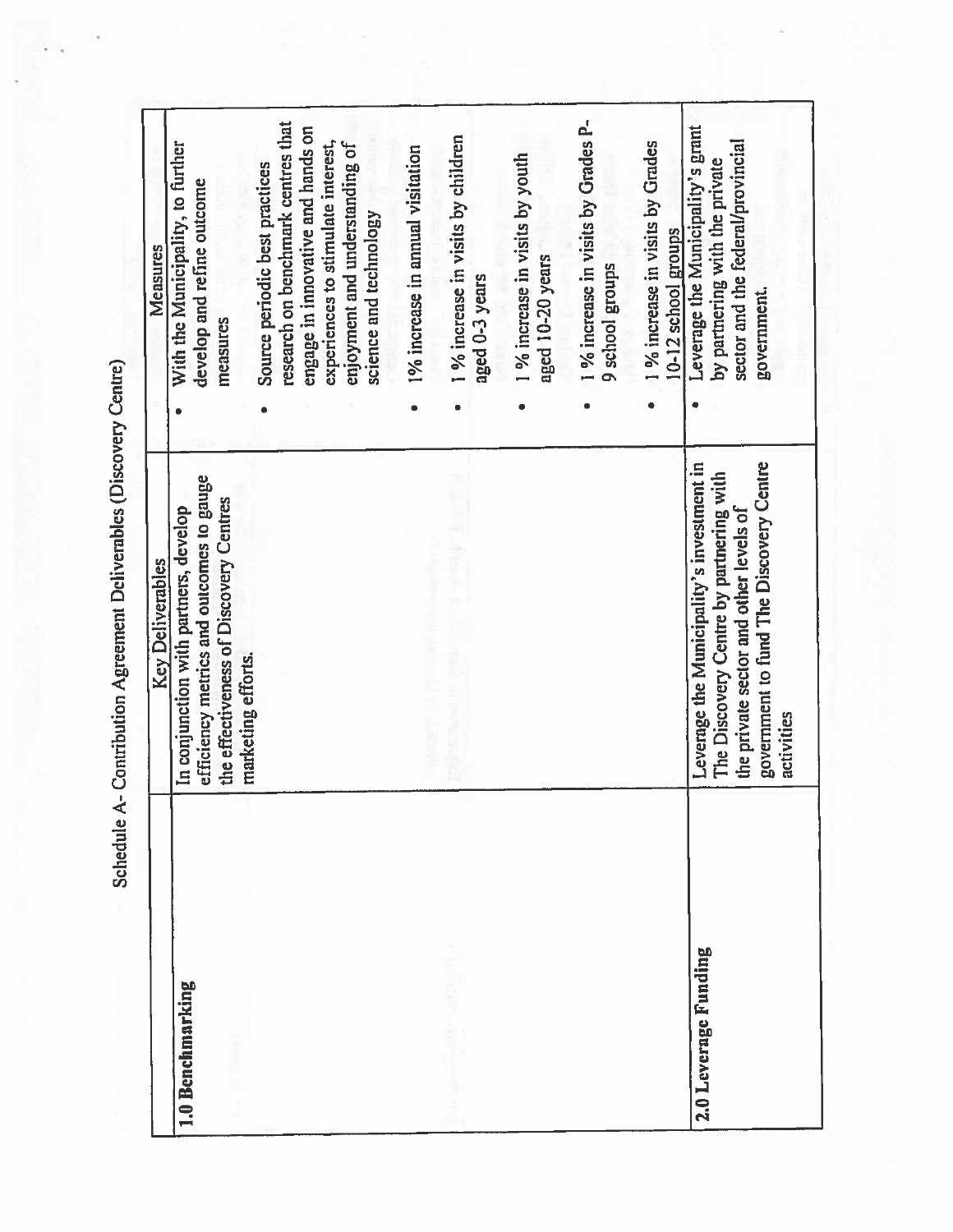| which have mandates to attract new<br>Library and other Museums/ Public<br>Partnership, Universities, Halifax<br>investments; and more visitors to<br>supporting municipal economic<br>business; secure more research<br>explored/enhanced with Trade<br>Priority will be organizations<br>venues and the private sector.<br>Create or enhance an existing<br>Centre Limited, Destination<br>Halifax. Partnerships to be<br>partnership with a view to<br>Halifax, Greater Halifax<br>development objectives. | 1 % increase in bookings (rural and<br>Centre at local community centres,<br>local school and accessible venues<br>1 % increase in participants (rural<br>Program" ensure most residents<br>Deliver "Science on the Road<br>have access to the Discovery<br>and urban areas)<br>urban areas) | Audited financial statements no<br>Annual report on activities and<br>outcomes of the contribution<br>later than June 30 <sup>th</sup><br>agreement |
|---------------------------------------------------------------------------------------------------------------------------------------------------------------------------------------------------------------------------------------------------------------------------------------------------------------------------------------------------------------------------------------------------------------------------------------------------------------------------------------------------------------|----------------------------------------------------------------------------------------------------------------------------------------------------------------------------------------------------------------------------------------------------------------------------------------------|-----------------------------------------------------------------------------------------------------------------------------------------------------|
|                                                                                                                                                                                                                                                                                                                                                                                                                                                                                                               | Expansion of Catchment Area to increase<br>outreach to Halifax communities                                                                                                                                                                                                                   | Submission to HRM required reports as<br>per the Contribution Agreement                                                                             |
|                                                                                                                                                                                                                                                                                                                                                                                                                                                                                                               | 3.0 Program Outreach                                                                                                                                                                                                                                                                         | 4.0 Reports                                                                                                                                         |